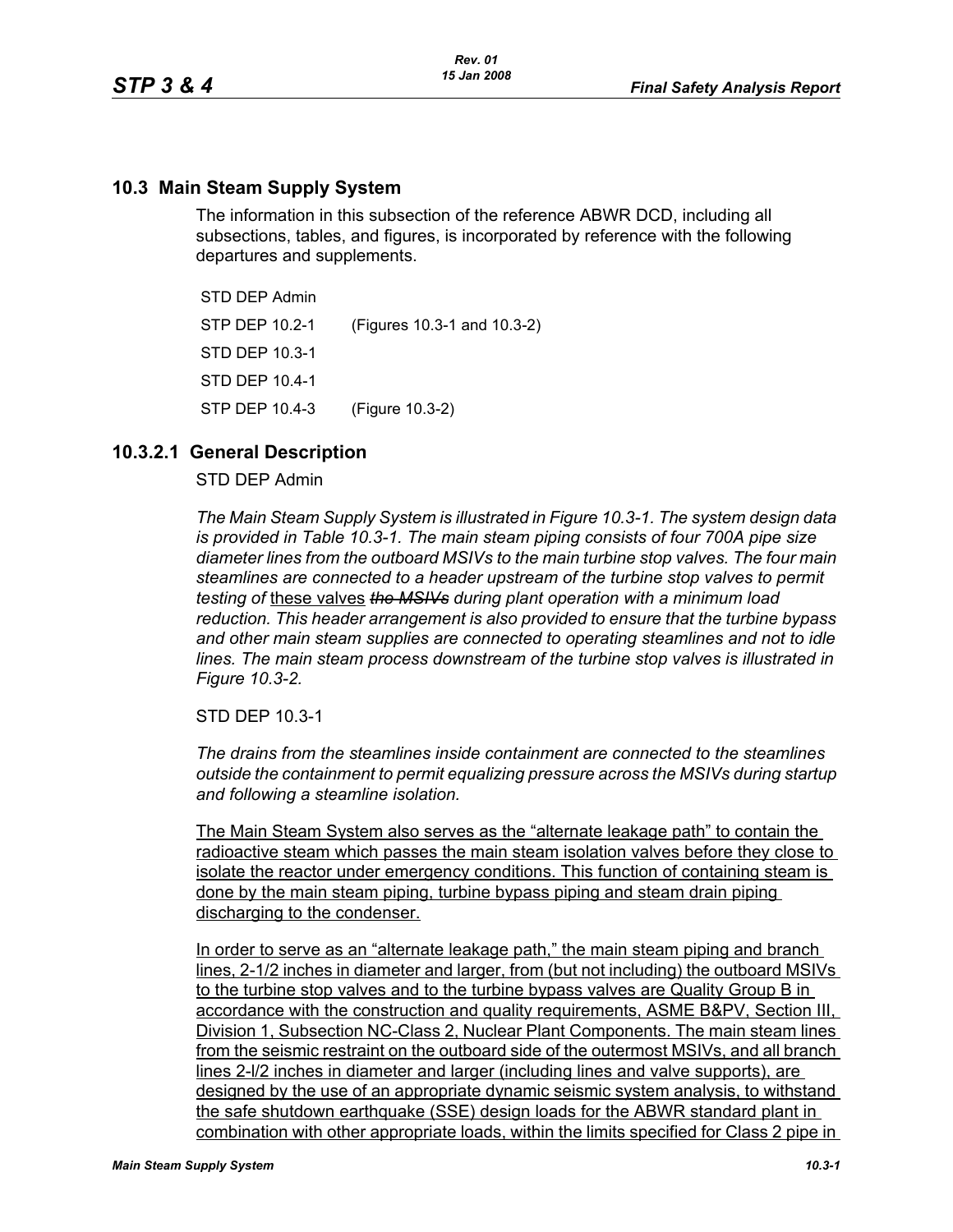Section III of the ASME B&PV Code. Lines smaller than 2-l/2 inches in diameter, the rupture of which could result in bypass of the main condenser, are designed to withstand the SSE design loads for the ABWR standard plant in combination with other appropriate loads. The mathematical model for the dynamic and seismic analyses of the main steam lines and branch line piping includes the turbine stop valves and piping to the turbine casing.

*A drain line is Drain lines are connected to the low points of each main steamline, both inside and outside the containment. Both sets of drains are headered and connected with isolation valves to allow drainage to the main condenser. To permit intermittent draining of the steamline low points at low loads, orificed lines are provided around the final valve to the main condenser. The steamline drains, except* including the drains *through the Control Building, maintain a continuous downward slope from the steam system low points to the orifice located near the condenser* in the direction of flow to the steam system line drain low points in the Reactor Building steam tunnel and then slope upward to reach the high point in the steam tunnel above the Control Building. From this high point in the Control Building, the lines slope downward in the direction of flow to the Nuclear Island-Balance of Plant piping interface one meter outside of the Control Building. Although the drain lines flow upward for a portion of their travel, the differential pressure between the condenser and main steam lines, combined with the bypass and orifice isolation valves in the drain lines, which are controlled by reactor pressure and power, respectively, ensure complete drainage while preventing water hammer. *To permit emptying the drain lines for maintenance, drains are provided from the line low points going to the radwaste system.*

# **10.3.2.2 System Operation**

STD DEP 10.4-1

*Normal Operation — At low plant power levels, the Main Steam System may be used to supply steam to the turbine gland steam seal system. At high plant power levels, turbine gland sealing steam is normally supplied from the high pressure heater drain tank or related turbine extraction.* During startup, the turbine gland seal steam system is supplied from the auxiliary boiler. At a sufficient pressure during reactor startup and up to rated power operation, seal steam is supplied by the gland steam evaporator. The source of heating steam for the evaporator is main steam or turbine extraction steam.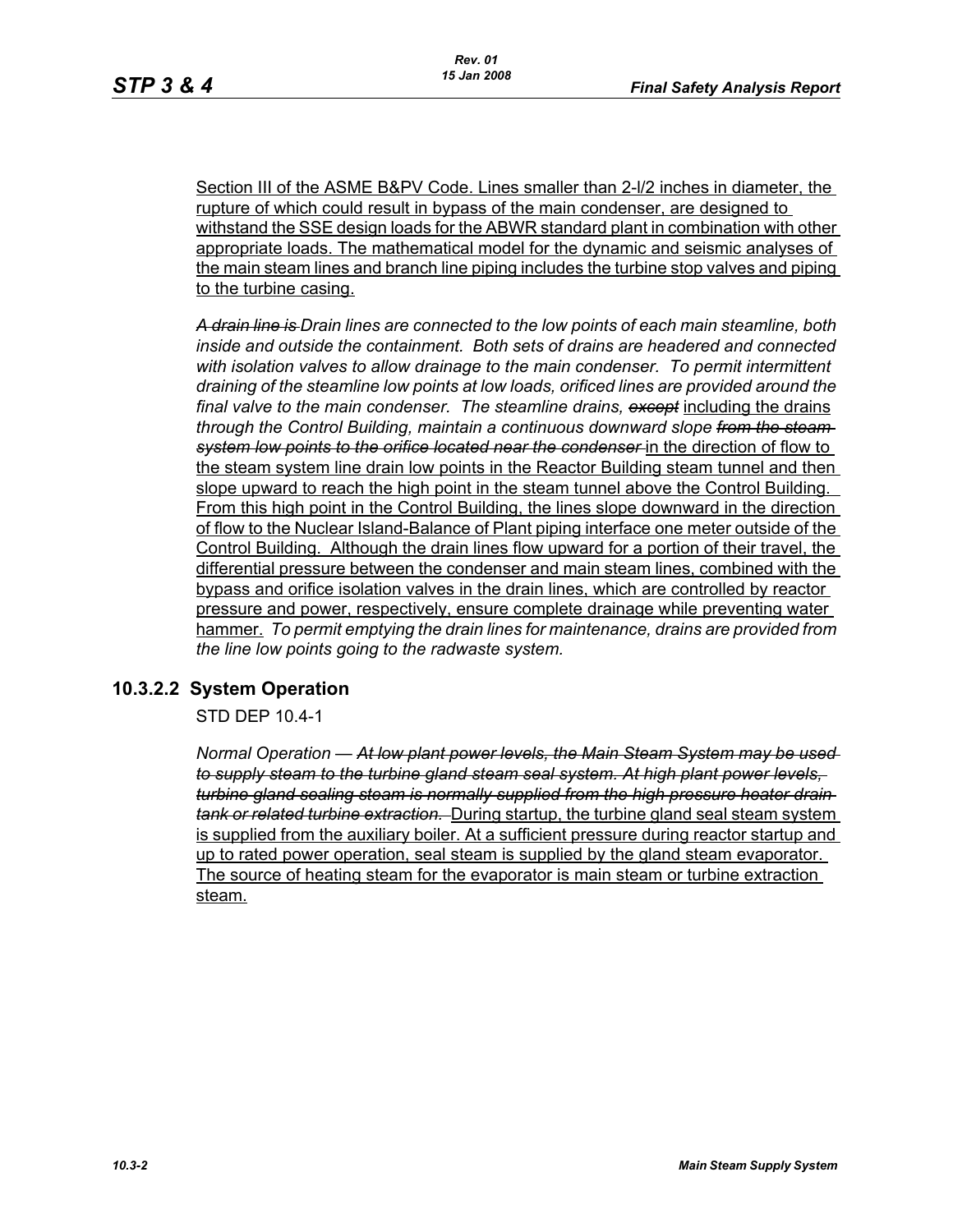# **10.3.7 COL License Information**

### **10.3.7.1 Procedures to Avoid Steam Hammer and Discharge Loads**

The following site-specific supplement addresses COL License Information Item 10.4.

Operating and maintenance procedures that include precautions to avoid steam hammer and relief valve discharge loads are prepared in accordance with the Plant Operating Procedure Development Plan described in Subsection 13.5.3.1.

#### **10.3.7.2 MSIV Leakage**

The following standard supplement addresses COL License Information Item 10.5.

The MSIVs are designed to limit the leakage to less than 66.1 liters/min for all four lines, at a pressure corresponding to the calculated peak containment pressure for design basis accidents given in Table 6.2-1.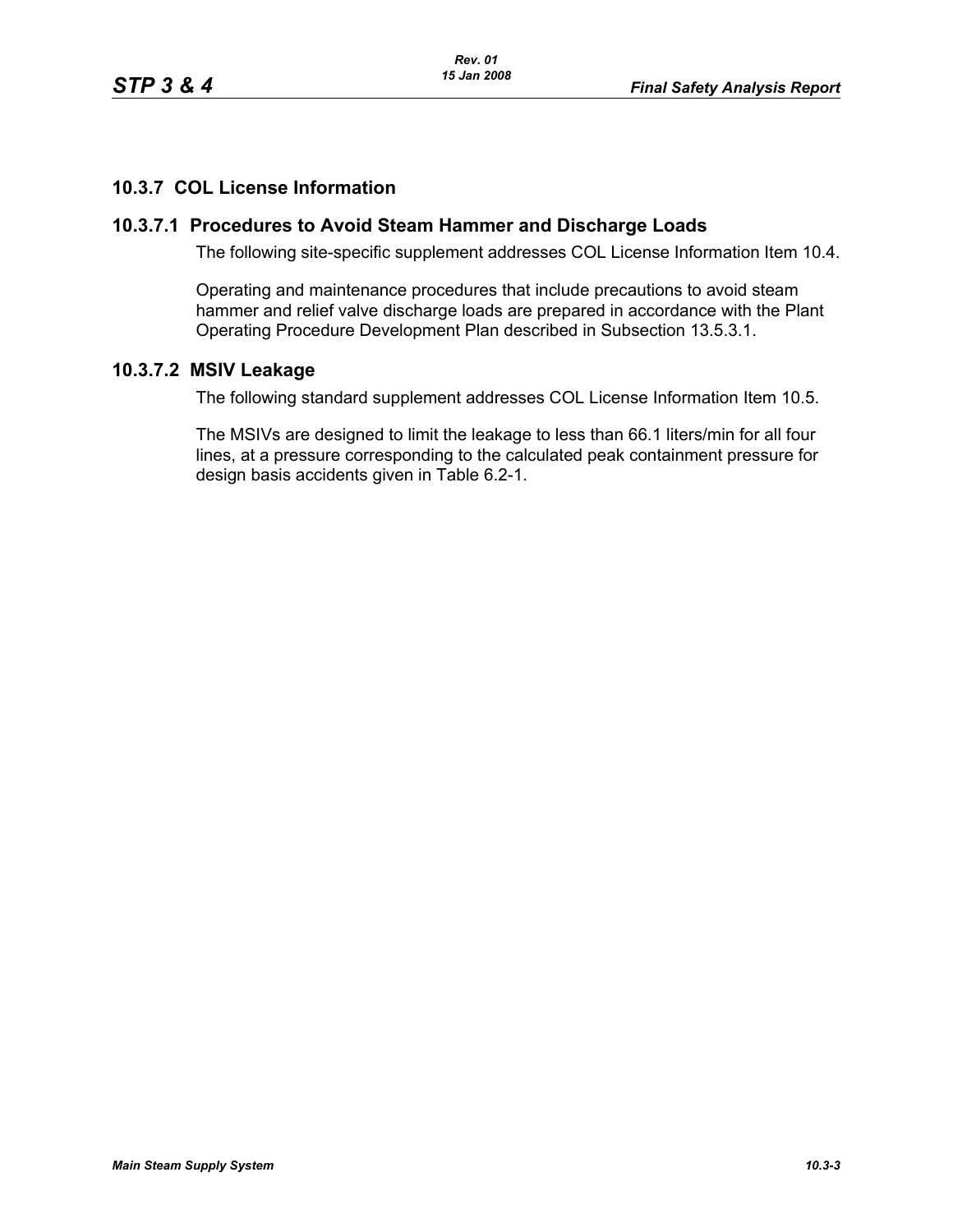

Figure 10.3-1 Main Steam Supply System **Figure 10.3-1 Main Steam Supply System**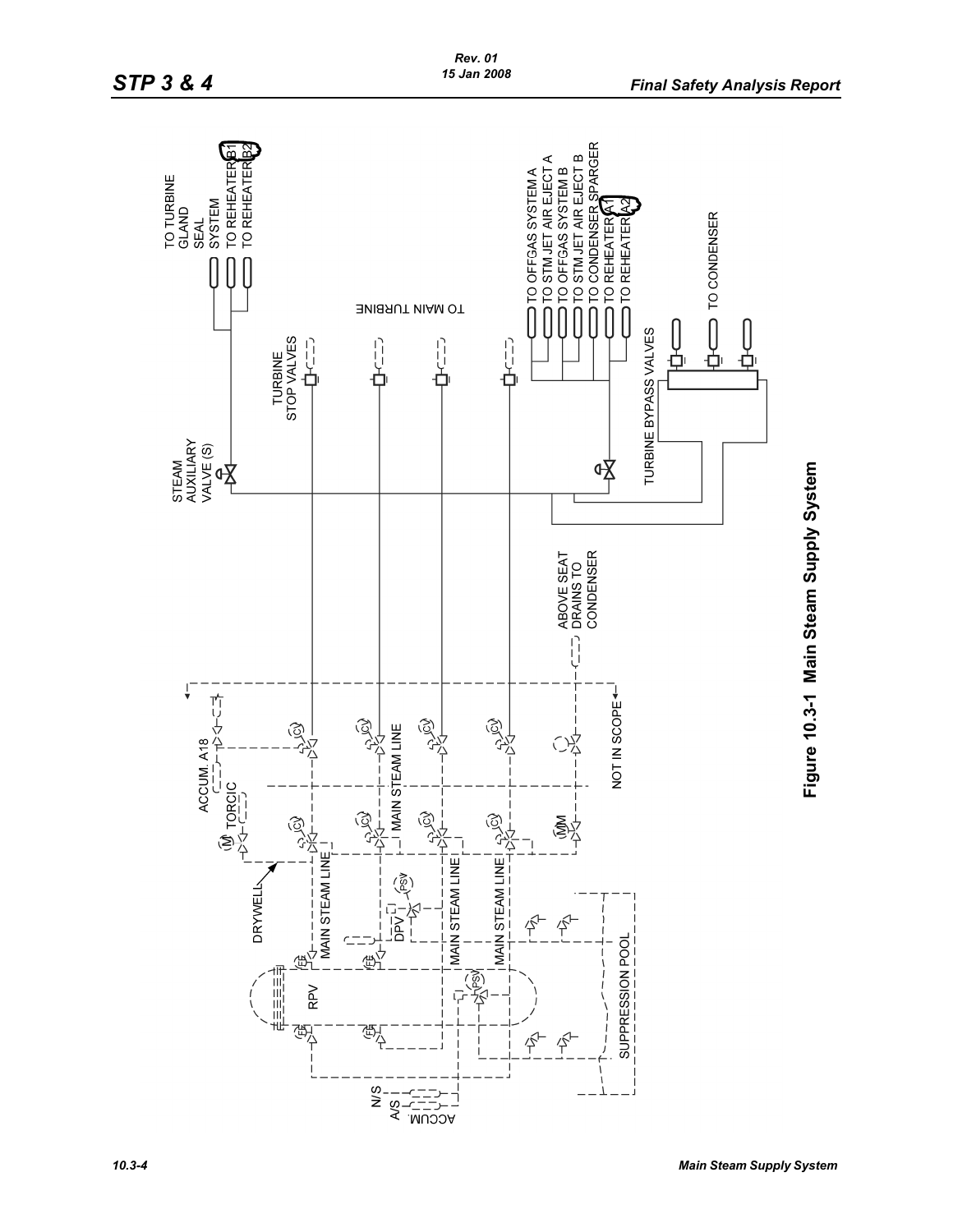